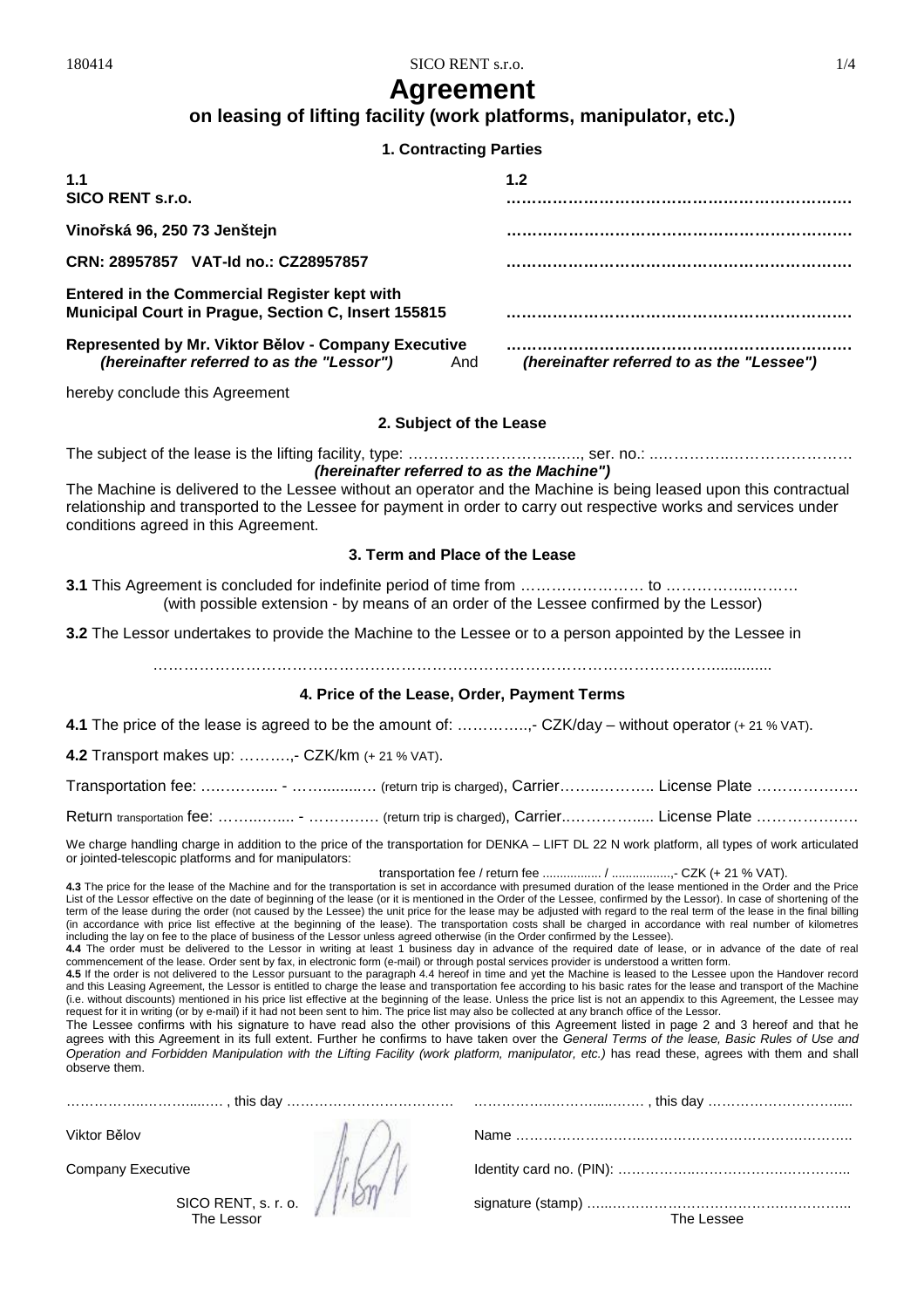### 180414 SICO RENT s.r.o. 2/4

**4.6** The invoice (tax document) shall be issued in total each week and by the end of each calendar month with maturity of **14** days or with maturity of ……… days, unless agreed otherwise in the concluded General Agreement. The advance payments paid shall be accounted in the last invoice for the lease of the Machine. In case of payments from abroad or in case of transfer from a different currency, the bank fees related to such a transaction are borne by the Lessee. In case the Lessee does not confirm the Record of Return of the Machine to the Lessor for any reasons, the filled Handover Record confirmed by only an authorized representative of the Lessor is understood the confirmation of return handover of the Machine and its condition at the moment of return.

**4.7** The price of a one-day lease of the Machine means one shift of maximum 12 hours/day. In case of operation of the Machine of more than 12 hours in one calendar day, the Lessor is entitled to charge double rate of duly agreed daily lease rate for such a day.

**4.8** In case of delay in transportation provided by the Lessor caused by the Lessee of more than half an hour, e.g. late arrival of the Lessee to the place of handover or failing to prepare the unloading or loading of the Machine, the Lessor is entitled to charge an amount of 500,- CZK (VAT excluded) for each started hour of the delay.

#### **5. Terms of the Lease**

**5.1** The Lessor is obliged to handover the Machine to the Lessee in proper technical condition, in the agreed term and place.

**5.2** The Lessor and the Lessee (or persons authorized by them) shall confirm the exact specification of the Machine and the handed over control device, its technical condition and equipment, date, time and place of takeover or return in the Handover Record the copy of which receives the Lessee along with the *General Terms of*  the lease, Basic Rules of Use and Operation and Forbidden Manipulation with the Lifting Facility (work platform, manipulator, etc.). The Lessee (or the person authorized by the Lessee to takeover or return the Machine and signature of Handover records and the Leasing Agreement) is obliged to prove the identity with an identity card, passport or other document recognized by the Lessor as a trustworthy one and to fill in the required data in the handover documents of the Lessor (name, identity card or passport number or personal identification number or date of birth and signature).

Both parties are obliged to ensure the persons, who hand over or take over the Machine at delivery, are authorized to such an act. The breach of this stipulation by one of the parties cannot be imputed to the other party. The lease of the Machine is commenced or terminated at the moment of signature of the Handover record.<br>5.3 The Lease commences with handover of the Machine and signa

of the Lease at the same time. Full responsibility for possible perils related to the operation of the Machine and all risks of rise of damage of the Machine passes hereby to the Lessee.

**5.4** The Lessor or the person authorized by the Lessor shall make the workers of the Lessee, who shall operate the Machine, familiar with the operation of the Machine and enters their names into the List of persons familiarized with operation of the Lifting Facility that is the integral part of the Leasing Agreement. **5.5** The Lessee is not entitled to rent the Machine to any third party. Further rent is possible only with prior written consent of the Lessor.

**5.6** The Lessee is obliged to return the Machine to the Lessor on the agreed date and agreed place on the last date of the term of the lease that is mentioned in the 15.6 The Lessee is obliged to return the Machine to the Order of the Lessee. Should the Lessee requires the lease of the Machine for a shorter or longer term than according to the Order, the Lessee is obliged to notify the Lessor at least 2 days in advance in a provable form (written, fax, e-mail). If the Lessee does not notify such a change to the term of the lease in a provable form (written form, fax, e-mail) and if the Lessee does not return the Machine on the date of the termination of the lease, such a behaviour is understood an unauthorized use of the Machine. The Lessor is entitled to indemnification for the period of the unauthorized use of the Machine in an amount of the agreed rate for the daily lease related to the term of lease for each day of delay of the return of the Machine to the Lessor and the contractual fine in an amount of 100 per cent of such overall compensation. This is not effective in case the return of the Machine is impossible or delayed on the part of the Lessor (e.g. problems with transportation of the machine, etc.).

5.7 In case of collection of the Machine in the absence of the Lessee or in case when it is impossible to find the volume of possible damage for heavy pollution or if the defect is not obvious at first sight, the Lessor reserves the right to claim the coverage of repair costs of possible damage to the Machine that shall be found by 3 business days after the return of the Machine to the place of business of the Lessor or that shall be found within the period of time relevant to the capacity of the service, that checks the Machine after the termination of the lease or before the following lease or within the term of delivery of a professional advice of the Machine or its parts damage.

**5.8** Should the Lessee requires to terminate the lease in a different term than what is mentioned in the Order and if the Lessee does not notify this fact at least 2 days in advance, the Lessee is obliged to provide for duly handover of the Machine to the Lessor by authorized person on the date (date and hour) set by the Lessor within 24 hours after the notification of the required termination of the lease that shall be notified to the Lessee in a provable form (in writing, fax, e-mail), unless agreed otherwise. In case of failure to this obligation the Lessee assumes all risks related to his own act (especially the risk of misuse, damage or lost or theft of the Machine and its equipment including the control panel and documents handed over together with the Machine).

5.9 The Lessee is obliged to return each Machine together with the control unit (control device, control panel, etc.) that had been taken over together with the Machine upon the Handover record the copy of which the Lessee received at the handover of the Machine. The control devices are exactly identified with number imprinted or written in an indelible paint. In case the specific control device is not returned with the respective machine, the Lessee shall be charged the purchase of a new control device in full amount or a minor repair of a different control device returned together with the Machine.

#### **6. Terms of Use**

**6.1** The Lessee is obliged to ensure the Machine is being used in accordance with the operational manual and effective CSN EN 280 standard in case the Machine is leased without operator. The Lessee undertakes to provide the operation of the machines with skilled workers who keep written permission (work platform operation licence), observe safety instructions set for the operation and who are trained in work with the machine.

**6.2** The Lessee may use the Machine only in the common manner and exclusively for the purposes (i.e. lifting persons but only within permitted basket load) and in place which it is intended for with its nature. The Lessee is obliged to use the Machine with professional care. The Lessee is not allowed to overload the Machine over its permitted technical parameters and to make any outer or inner adjustments and changes of its appearance. In case of non-observance of these prohibitions the Lessee pays the repair costs of the Machine and its putting into the original state. It is forbidden to use the Machine for lifting loads, dragging, etc. (applies only to work platforms).

**6.3** The Lessee is obliged to conform to instructions mentioned on the machine and in operation manual – **the Lessee is especially obligated to:**

a) Recharge electric-powered machine every day at least 1 complete shift (i.e. 12 hours/day) and check or refill distilled water in accumulators. In case of repeated non-compliance of the recharging routine of the Machine or in case of degradation of the accumulators (decrease of its capacity under its operational level caused by insufficient recharging) that can be proved by the Lessor by MINIDAT statement of the Machine system or by accumulators capacity test) the Lessor is entitled to charge the damage to the Lessee in full amount (i.e. charged service journey, purchase of new accumulators or testing of accumulators capacity after the return of the Machine or its replacement, etc.).

**b)** Check or refill distilled water in start-up accumulator and regularly (every day before the beginning of work) check and refill the diesel oil in case of diesel powered Machine. It is forbidden to use FAME (fatty acid methyl ester). Diesel powered machines may be started maximum 10 - 40 times a day (maximum 3 - 6 times an hour), depending on daily number of operated hours and time of engine operation. In case of non-compliance with this instruction or in case of degradation of the start-up accumulator (or starter) the Lessor is entitled to charge all costs related to the reparation to the Lessee (i.e. charged service journey, purchase of new starter or new start-up accumulator, etc.).

Allowed optimum ratio of daily engine operation and number of starts:

Daily engine operation, approx. 251 – 350 minutes or more

Daily engine operation, approx.  $10 - 60$  minutes maximum allowed starts/day:  $1 - 10$ <br>Daily engine operation, approx.  $61 - 150$  minutes maximum allowed starts/day:  $11 - 20$ Daily engine operation, approx. 61 – 150 minutes maximum allowed starts/day: 11 – 20<br>Daily engine operation, approx. 151 – 250 minutes maximum allowed starts/day: 21 – 30 Daily engine operation, approx. 151 – 250 minutes maximum allowed starts/day: 21 – 30<br>Daily engine operation, approx. 251 – 350 minutes or more maximum allowed starts/day: 31 – 40

**c)** Check and monitor possible leakage of operation fillings (especially as for the hydraulic oil) every day and during the day and at the same time to check tightening of bolts and travelling wheels every day as well as functionality of all safety elements. In case of leakage of hydraulic oil, stop the Machine operation immediately, do not manipulate with the Machine, do not transport it and try to stop the spread of the oil by any means available and call immediately to the control centre of the

Lessor for other instructions. The Lessee is obliged to record information on operation, checks and maintenance in the Lifting facility diary.<br>6.4 The Lessee is obliged to provide for special permissions as well as permiss Machine use on his own expenses. The Lessee undertakes to compensate any expenses that have risen to the Lessor as a result of failing to this obligation in full amount.

**6.5** The Lessee is obliged to keep the Machine in a serviceable condition and preserve it form pollution, damage, undue wear and lost, theft, damage, etc. The Lessee is fully responsible for lost of the Machine (even for its parts) and its damages or destruction. The Lessee is obliged to notify possible lost, damage, theft or destruction of the Machine to the Lessor and to the Police of the Czech Republic and at the same time the Lessee undertakes to compensate the loss in an amount of purchase costs of a new subject of the lease (current price of a new machine).

**6.6** In case of rough work the Lessee is obliged to cover the Machine sufficiently and provide it protection from damage. This applies especially to painting, welding and cleaning. It is forbidden to carry out any abrasive technologies, e.g. concrete jetting, water jetting, grit blasting, spray painting, water-based saw material cutting, cleaning with acids, etc. It is forbidden to use the Machine as a - or + pole when welding.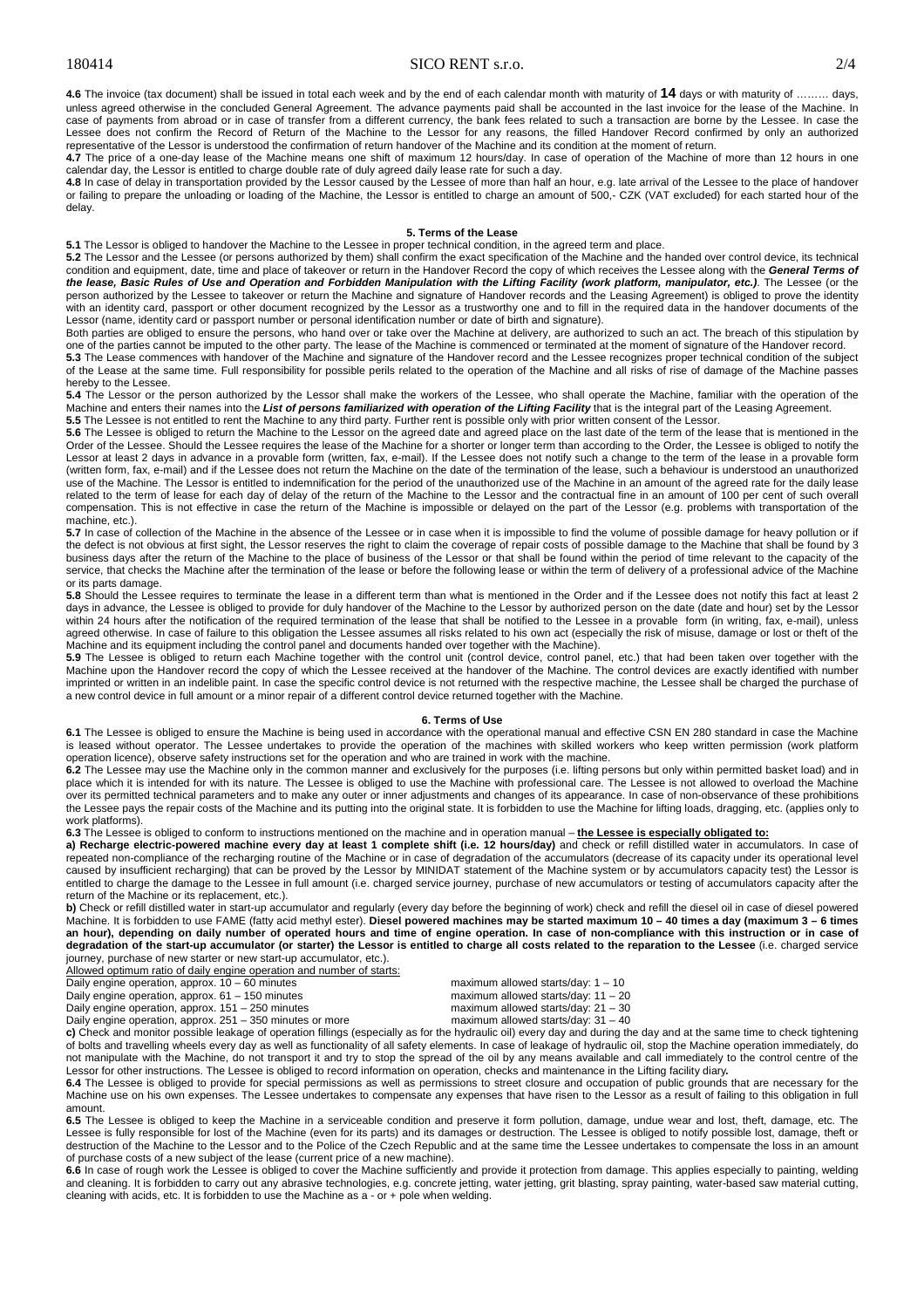## 180414 SICO RENT s.r.o. 3/4

The Lessee is obliged to return the Machine to the Lessor complete, clean and in proper technical condition taking into account common wear and tear. In case of failing to fulfil this obligation all costs related to putting the Machine into its original condition shall be invoiced to the Lessee - this provision applies also to the case of a complete damage.

**6.7** The Lessee is responsible for the condition and suitability of the ground, its bearing capacity and use of the Machine in accordance with the technical parameters mentioned at the rating plate of the Machine and with the attached operational instructions. Any damage resulting from the placement of the Machine in unsuitable ground shall be charged to the Lessee regardless he had known about such unsuitability or not.

#### 6.8 In case of a breakdown it is necessary to immediately notify the Lessor and the Machine must be immediately put out of operation. The Lessee must **not, without prior written consent of the Lessor, carry out any reparations or adjustments of the Machine.**

**6.9** In case the Lessee provides the transportation of the machine himself or by other carrier:

a) The Lessee is fully responsible for the Machine also during the transportation from the moment of filling and signing the Handover record by the representative of the Lessor and by the Lessee or by the driver appointed by the transportation. The lease of the Machine is commenced at the moment of signature of the Handover record. This Handover record is understood a handover record between the Lessor and the Lessee during all the term of the lease. The Lessee shall be familiarized with operation of the machine according to respective regulations together with the handover of the machine that shall be confirmed with the signature of the person authorized to the transportation by the Lessor.

**b**) Handover record filled in and signed by the representative of the Lessor and by the Lessee or by the driver authorized to transport the returned machine becomes a Handover record between the Lessor and the Lessee. The lease of the Machine is terminated on the moment of signature of this Handover record at its return.

**c)** In both cases of the handover the Lessor or the Lessee, or the driver responsible for the transportation, may take photo documentation of the Machine. Company providing the transportation of the Machine or the name of the driver and the license plate of the vehicle providing the transportation must be listed in the Order of the Lessee or it must be announced to the Lessor in writing (e-mail, fax). In case of a road accident during the transportation, the Lessee is obliged to inform the Police and the Lessor. In case of non-compliance with any regulations at the part of the Lessee and persons he had authorized, the Lessee is responsible for

possible regressive entitlements of third parties and assumes full responsibility for their adjusting.<br>6.10 All damages caused by the Machine as well as damages to the Machine caused by unsuitable, unskilled or irresponsib persons, including an accident, shall be charged to the Lessee. The Lessee bears full responsibility for damages, losses or destruction of any property of a third party that might have risen as a result of the operation of the Machine as well as for an injury or death of any person should that had occurred in relation to the use or operation of the Machine.

6.11 The Lessee pays fuel, working liquids and costs related to common maintenance during the term of the lease. This does not apply in case of lease of a manipulator together with operator provided by the Lessor.

**6.12** In case of lease of a vehicle without the operator, the road tax is paid by the Lessor during the term of the lease.

#### **7. Warranty, Security, Responsibility and Insurance**

**7.1** The Lessor is not responsible for any damage, loss or destruction of the Machine handed over to the Lessee. The Lessor is also not responsible for any consequences or indirect losses and damages, including loss of profits, even if these resulted in relation to the lease and use of the Machine. The Lessor is not responsible for reaching the performance parameters of the Machine, possible hidden defects of material or for craftsmanship of the Machine.

**7.2** In case of accidents and other damages the Lessee is responsible for all the caused damages and undertakes to cover them in full amount to the Lessor. If there is a need to carry out a service intervention in the place of use of the Machine and the damage or fault was caused by handling of the Lessee or a third party (this shall be judged by a service engineer on the spot), the Lessee covers all expenses related to the service intervention, i.e. transportation (there and back) time of the service engineer spent on the journey, work of the service engineer on the spot and used material). This downtime does not relieve the Lessee from his obligation to duly pay the rental. The Lessor undertakes to provide the departure of the service vehicle within 24 hours after the notification of the fault or damage. If the Lessor does not fulfil this obligation, the Lessee is relieved from his obligation to pay the rental after the vain lapse of this period until the time of the real arrival of the service engineer. If the accident was caused exclusively, mostly or partly by third parties, the Lessee is obliged to pay the damage to the Lessor in full extent and at the same time the Lessor transfers his entitlements to coverage of the damage against the third party to the Lessee.

**7.3** Should there be any damages of the leased machines caused by the Lessee (or caused by third parties) during the lease, the Lessee is obliged to pay to the Lessor not only the damage of the machines and all costs connected with such a rectification but also profit lost during the period of elimination of defects (i.e. during the period of reparation of the damaged machine or putting the machine into its initial condition, hereinafter referred to as "Forced unavailability time"). Average daily rent of the Machine, which is in Forced unavailability time multiplied by the number of days of the Forced unavailability, is understood the profit lost.

**7.4** In case of repeated failing to comply with obligations of the Lessee according to the paragraph 6.3, letter a) and b) and if the Lessee is notified in writing (by email) at least three times and yet he does not ensure any rectification, the Lessor is then entitled to: • in case of non-compliance to his obligations according to the paragraph 6.3, letter a), to charge the lessee 50 per cent purchase costs of new

- accumulators
- in case of non-compliance to his obligations according to the paragraph 6.3, letter b), to charge the lessee 50 per cent of purchase costs of a new startup accumulator and starter

#### **8. Sanction Stipulation**

The Lessor and the Lessee have agreed on the following conditions for a case of delay of the Lessee with payment of the rental (or its part) according to the paragraph 4.2 hereof or other amounts charged by the Lessor (e.g. for reparations and other obligations of the Lessee resulting form this agreement):

• the Lessee is obliged to pay moratory interest to the Lessor in an amount of 0.05 per cent of the due amount for each day of the delay of the due amount • if the delay period exceeds 30 days, the interest increases to 0.5 per cent on the next day after the vain lapse of this 30 day period

#### **9. Other Provisions**

**9.1** If employees of two or more employers work in the workplace, the employers are obliged to inform each other about risks and to collaborate when providing safety and security of health at work in accordance with provisions of respective regulations.

**9.2** In case the Lessee violates any of the provisions of this agreement, the Lessor is entitled to block the Machines immediately or to withdraw from the agreement and withdraw the Machines from the Lessee (the transportation is paid by the Lessee).

**9.3** In case the property relations of the Lessee change (e.g. statement of arbitration or bankruptcy proceedings, etc.), the Lessor is entitled to withdraw from the agreement ex parte with immediate effect and to block the machines or withdraw them (the transportation is paid by the Lessee) without any compensation, even a financial one.

**9.4** Any losses of the Lessee pursuant to the provisions of this Agreement do not affect the obligation of the Lessee to pay the rental.

**9.5** For the case of any lawsuits risen among the Contracting parties as a result of legal relations constituted by this agreement or in relation to hereof in accordance with provision of paragraph 89a of Civil Procedure Code as amended, the Contracting parties have agreed on local competence of ordinary court of the Lessor, i.e. the court locally competent according to the place of business of the Lessor.

**9.6** In case of any dispute the Contracting parties undertake to make their best reasonable effort to settle the dispute with agreement in accordance with all

provisions of this agreement, good manners and proper rules of business collaboration.<br>**9.7** This agreement becomes effective as of the date of signature of the both Contracting parties.

9.8 "Handover record of the Machine" and "List of persons familiarized with operation of the Lifting Facility" are parts of the Agreement.

**9.9** The Lessee acknowledges that the up-to-date wording of the Leasing Agreement and "General Terms of the Lease" are published in a PDF format at the web of the Lessor at [www.sico.cz](http://www.sico.cz), where he can read them.